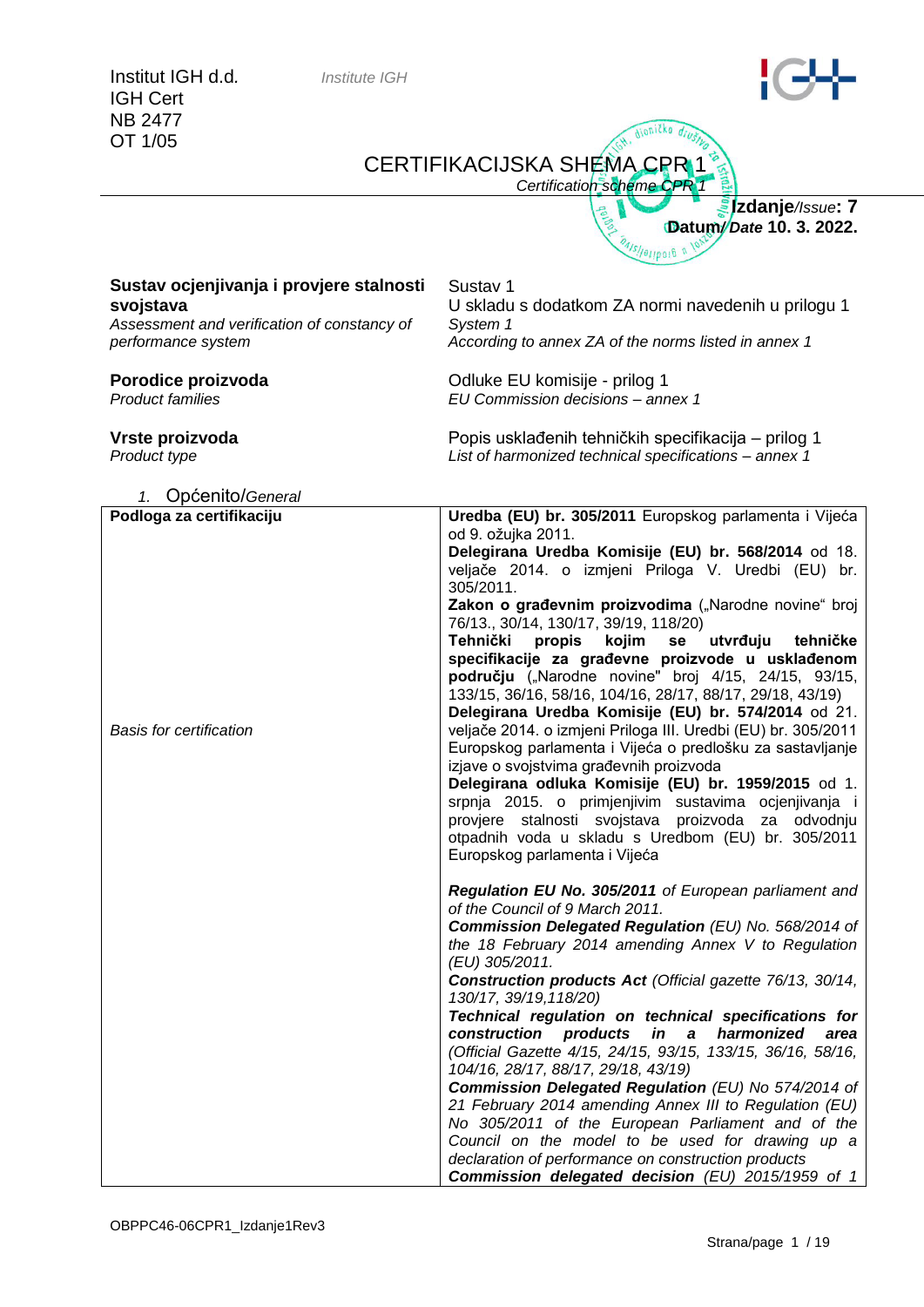### CERTIFIKACIJSKA SHEMA CPR 1

*Certification scheme CPR* 

Ġ,

th, dionicko drug

**Izdanje***/Issue***: 7 Datum***/ Date* **10. 3. 2022.**

|                            | July 2015 on the applicable systems to assess and verify<br>constancy of performance of wastewater engineering                                                                                                                                                                                                                                                                                                                                                         |  |  |  |
|----------------------------|------------------------------------------------------------------------------------------------------------------------------------------------------------------------------------------------------------------------------------------------------------------------------------------------------------------------------------------------------------------------------------------------------------------------------------------------------------------------|--|--|--|
|                            | products pursuant to Regulation (EU) No 305/2011 of the<br>European Parliament and of the Council                                                                                                                                                                                                                                                                                                                                                                      |  |  |  |
| Označavanje proizvoda      | Izjava o svojstvima i CE oznaka                                                                                                                                                                                                                                                                                                                                                                                                                                        |  |  |  |
| Marking of products        | Declaration of performance and CE marking                                                                                                                                                                                                                                                                                                                                                                                                                              |  |  |  |
| Upute za certificiranje    | IGH Pravila 1: Pravila za ocjenjivanje i provjeru stalnosti<br>svojstava/certificiranje<br>IGH Pravila 2: Pravila za uporabu certifikata i<br>certifikacijskog simbola<br>IGH Pravila 3: Dijagram tijeka-procedura OIPSS<br>POC 46-01 Postupak ocjenjivanja i provjere stalnosti<br>svojstava<br>Dokumenti Grupe odobrenih tijela -AG GNB<br>Dokumenti sektorskih grupa - SG GNB<br><b>Nando</b><br>EU (http://ec.europa.eu/growth/tools-<br>baza<br>databases/nando/) |  |  |  |
| Certification instructions | Rules No. 1: Rules for evaluation and verification of the<br>constancy of performance<br>Rules No.2: Certificate and certification symbol application<br>rules<br>Rules 3: Flow diagram - AVCP Procedure<br>Group of Notified bodies documents - AG GNB<br>Sector groups documents -SG GNB<br>Database EU - NANDO (http://ec.europa.eu/growth/tools-<br>databases/nando/)                                                                                              |  |  |  |

### 2. Postupak certifikacije prema CPR, prilog V

| Certification procedure according to CPR, annex V |                                                                                                                                                                                                                                                                                                                                                                                         |  |  |
|---------------------------------------------------|-----------------------------------------------------------------------------------------------------------------------------------------------------------------------------------------------------------------------------------------------------------------------------------------------------------------------------------------------------------------------------------------|--|--|
| Vrsta prijavljenog tijela (NB)                    | Tijelo za certificiranje proizvoda                                                                                                                                                                                                                                                                                                                                                      |  |  |
| Type of certification body (NB)                   | Product certification body                                                                                                                                                                                                                                                                                                                                                              |  |  |
| Vrsta certifikata                                 | Certifikat o stalnosti svojstava                                                                                                                                                                                                                                                                                                                                                        |  |  |
| Type of certificate                               | Certificate of constancy of performance                                                                                                                                                                                                                                                                                                                                                 |  |  |
| Zahtjevi certifikacijskog postupka                | Usklađena norma – ZA dodatak                                                                                                                                                                                                                                                                                                                                                            |  |  |
| Certification procedure requirements              | Harmonized standard - Annex ZA                                                                                                                                                                                                                                                                                                                                                          |  |  |
| Zadatci prijavljenog tijela u sustavu 1           | A. Ocjena svojstava građevnog proizvoda na temelju<br>ispitivanja (uključujući uzorkovanje), izračuna,<br>tabličnih vrijednosti ili opisne dokumentacije<br>proizvoda)<br>B. Početni pregled proizvodnog pogona i kontrole<br>tvorničke proizvodnje<br>C. Kontinuirani nadzor, ocjenjivanje i vrednovanje                                                                               |  |  |
| Tasks of the notified body in system 1            | kontrole tvorničke proizvodnje<br>a. An assessment of the performance of the<br>construction product carried out on the basis of<br>testing (including sampling) calculation, tabulated<br>values or descriptive documentation of the product<br>Initial inspection of the manufacturing plant and<br>b.<br>factory production control<br>Continuing surveillance, assessment and<br>c. |  |  |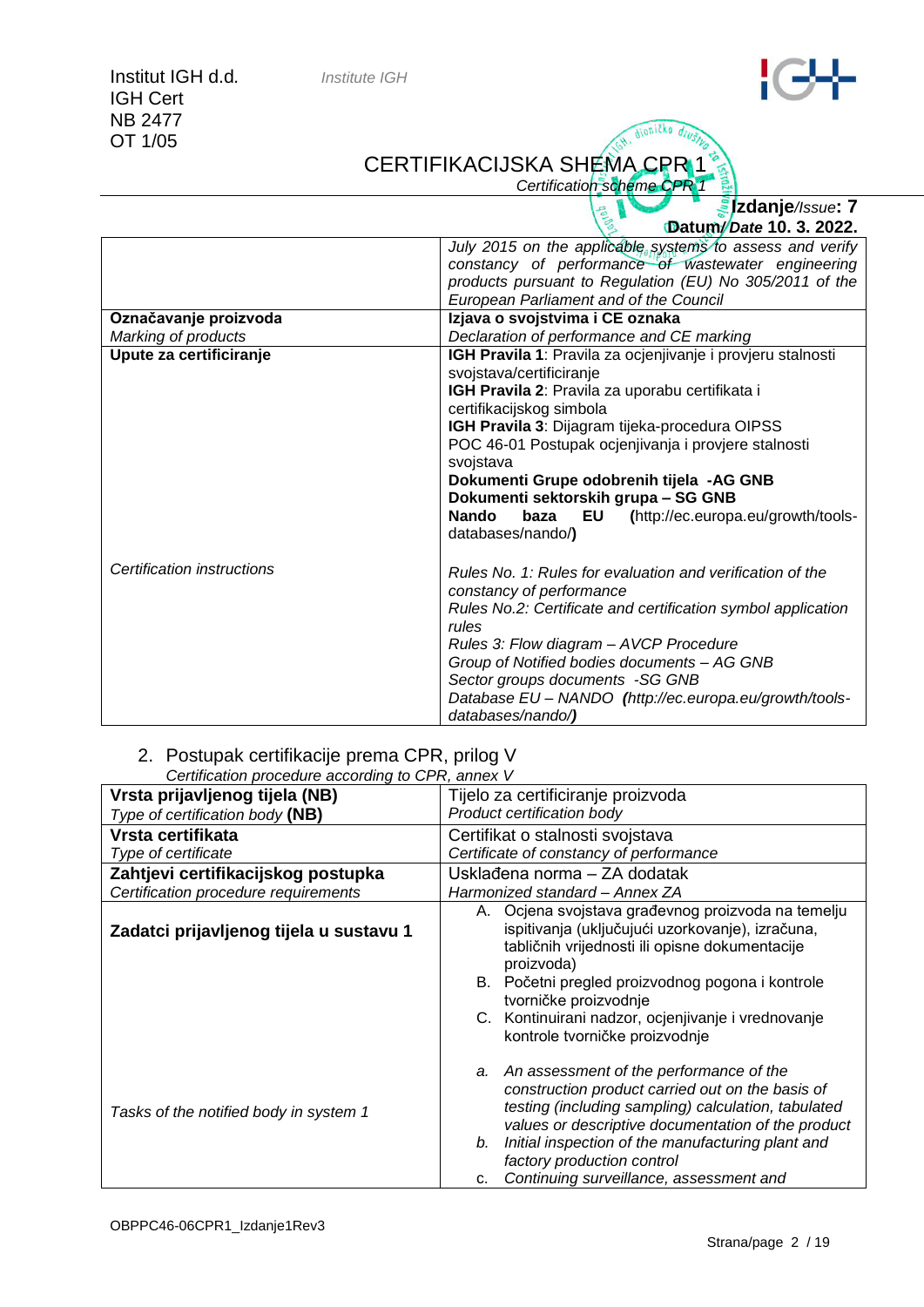# CERTIFIKACIJSKA SHEMA CPR 1

*Certification scheme CPR* 

it, dioničko drug

|                                                                                                                 | <u> ∦</u> zdanje//ssue: 7<br>Datum/Date 10. 3. 2022.                                                                                                                                                                                                                                                                                                                                                                                                                                                            |
|-----------------------------------------------------------------------------------------------------------------|-----------------------------------------------------------------------------------------------------------------------------------------------------------------------------------------------------------------------------------------------------------------------------------------------------------------------------------------------------------------------------------------------------------------------------------------------------------------------------------------------------------------|
|                                                                                                                 | evaluation of factory production control                                                                                                                                                                                                                                                                                                                                                                                                                                                                        |
| Učestalost nadzornih pregleda                                                                                   | Prema zahtjevu norme ili najmanje 1 x godišnje                                                                                                                                                                                                                                                                                                                                                                                                                                                                  |
| Frequency of the surveillance                                                                                   | According to norm requirement or at least 1 per year                                                                                                                                                                                                                                                                                                                                                                                                                                                            |
| Dokumentacija koju mora dostaviti<br>podnositelj zahtjeva                                                       | -Zahtjev za ocjenjivanje i provjeru stalnosti svojstava<br>-Popis svih dokumenata (sustava) upravljanja kvalitetom<br>-Priručnik (sustava) upravljanja kvalitetom i dokumenti<br>sustava upravljanja kvalitetom<br>-Dokaz o strukturi, vlasničkim odnosima i pravnom obliku<br>(npr. izvadak iz trgovačkog registra)<br>-Shema organizacije<br>-Popis osoblja u proizvodnji s podacima o<br>kvalifikaciji/stručnom obrazovanju<br>-Popis svih laboratorija koje rabi proizvođač, s podacima<br>o akreditaciji   |
| Documentation to be provided by the applicant                                                                   | Application form for assessment and verification of<br>constancy of performance<br>A list of all documents (quality management<br>systems)<br>Quality system management manual and quality<br>system management documents<br>Structure evidence documents, ownership and<br>legal form (eg extract from the trade register)<br>Organization scheme<br>List<br>οf<br>production<br>with<br>personal<br>qualification/education data<br>List of all laboratories used by producer, with the<br>accreditation data |
| Prava i obaveze proizvođača po dobivanju<br>certifikata o stalnosti svojstava                                   | IGH Pravila 1: Pravila za ocjenjivanje i provjeru stalnosti<br>svojstava /certificiranje<br>-toč. 6.1 Obveze nositelja certifikata i<br>-toč. 6.2 Pozivanje na status nositelja certifikata                                                                                                                                                                                                                                                                                                                     |
| The rights and obligations of the manufacturer<br>upon obtaining the Certificate of constancy of<br>performance | Rules No. 1: Rules for evaluation and verification of the<br>constancy of performance<br>6.1 Obligations of the certificate holder and<br>6.2 Calling to certificate holder status                                                                                                                                                                                                                                                                                                                              |
| Dijagram tijeka certificiranja                                                                                  | Dijagram tijeka - Procedura ocjenjivanja i provjere stalnosti                                                                                                                                                                                                                                                                                                                                                                                                                                                   |
| Certification flow diagram                                                                                      | svojstava i dodjele certifikata – (sustav 1, CPR)<br>Flow diagram - AVCP Procedure - (system 1, CPR)                                                                                                                                                                                                                                                                                                                                                                                                            |
| Valjanost certifikata                                                                                           | do povlačenja (dragovoljnog ili prisilnog)                                                                                                                                                                                                                                                                                                                                                                                                                                                                      |
| Validity of Certificate                                                                                         | Till withdrawal (voluntary or forced)                                                                                                                                                                                                                                                                                                                                                                                                                                                                           |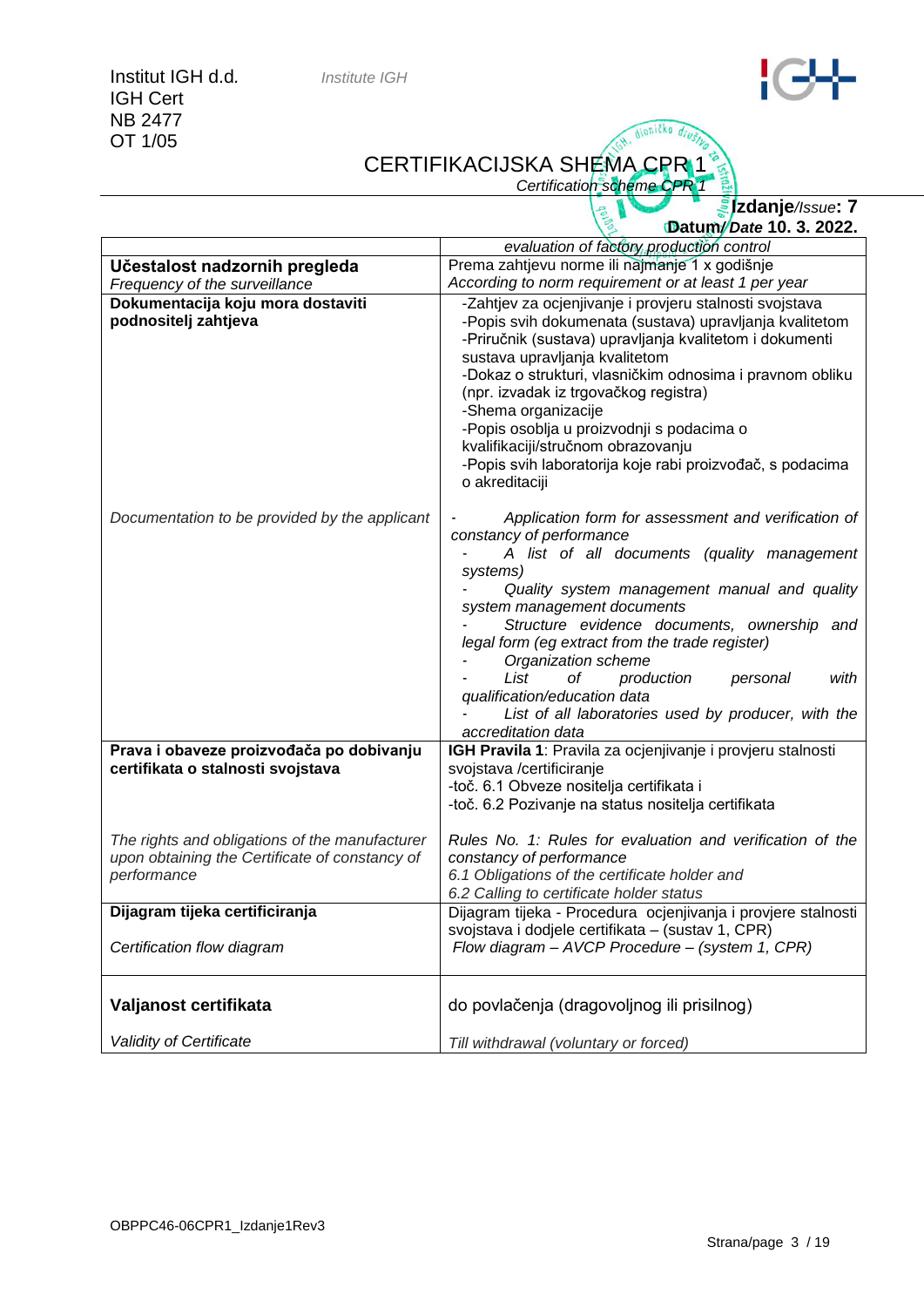

*Certification scheme CPR 1*

**Izdanje***/Issue***: 7**

**Datum***/ Date* **10. 3. 2022.**

3. Dijagram tijeka - Procedura ocjenjivanja i provjere stalnosti svojstava i dodjele certifikata – (sustav 1, CPR)

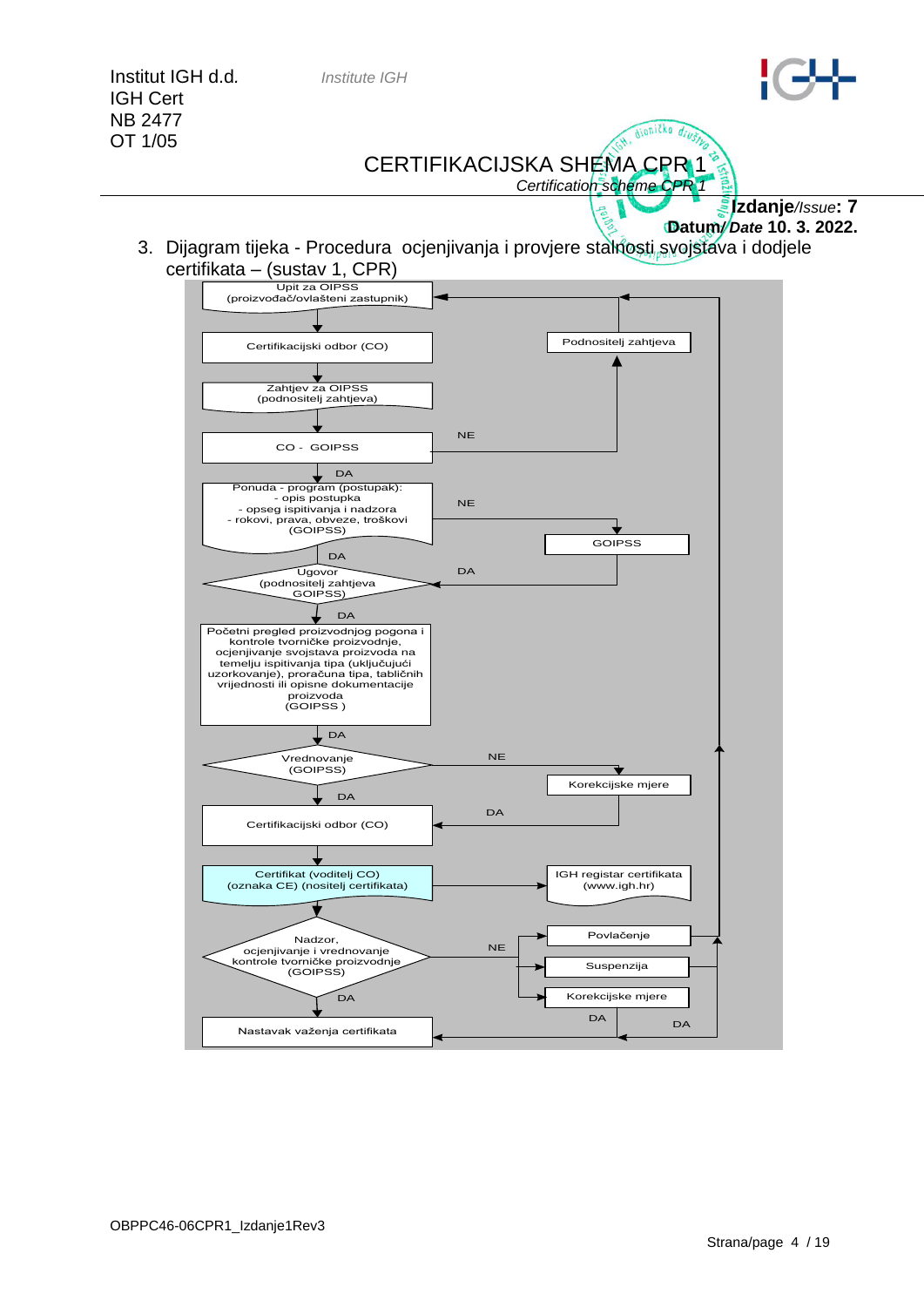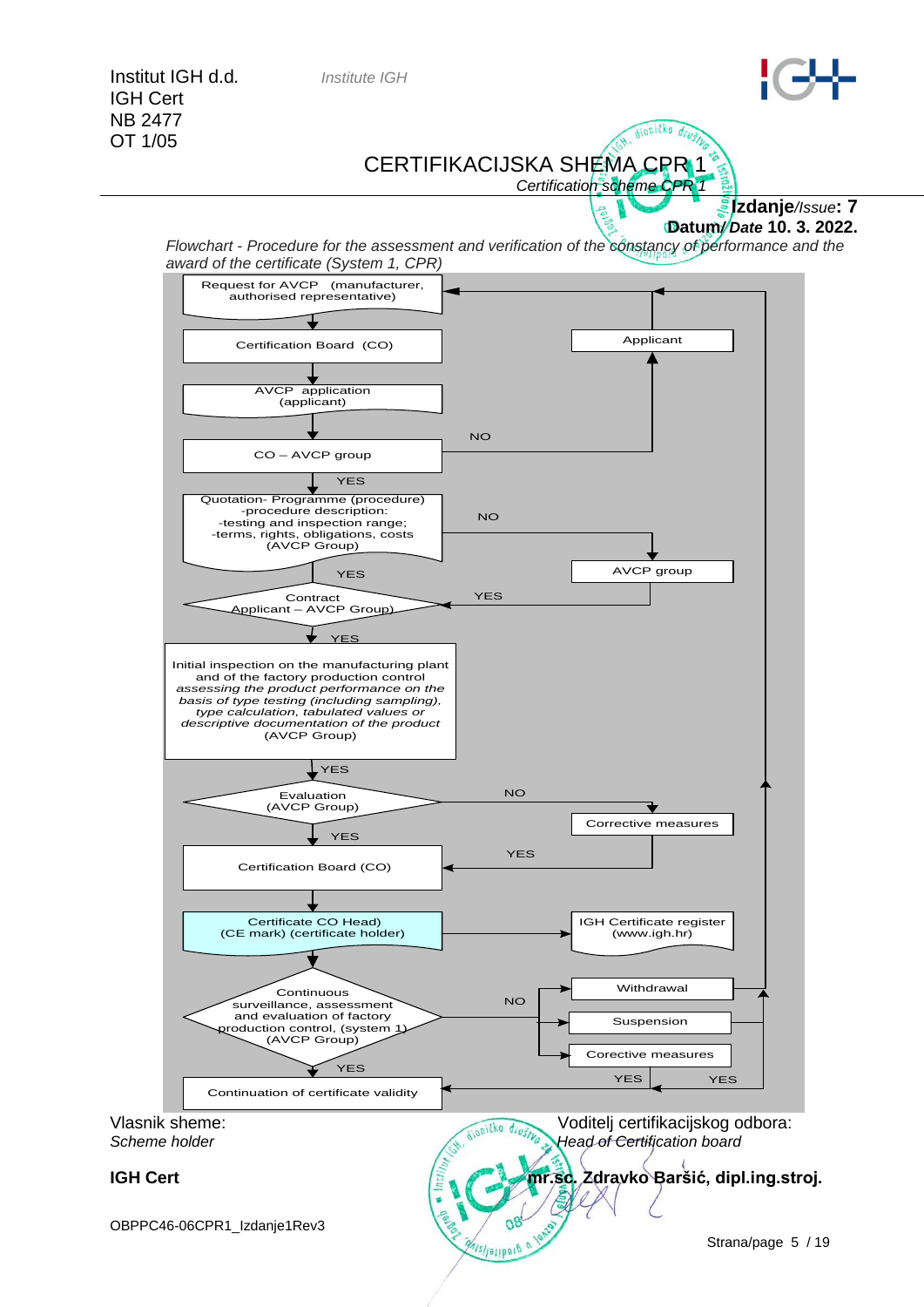# CERTIFIKACIJSKA SHEMA CPR 1

*Certification scheme CPR 1*

#### **Prilog 1. Popis tehničkih specifikacija**

*Annex 1. List of technical specifications*

| No.<br>Br.<br>1. | <b>Decision</b><br>Odluka                                      | Product family, product/Intended use<br>Grupa proizvoda, proizvod/namjeravana uporaba<br>KONSTRUKCIJSKI LEŽAJEVI. SVORNJACI ZA KONSTRUKCIJSKE ZGLOBOVE./<br>STRUCTURAL BEARINGS. PINS FOR STRUCTURAL JOINTS. (Sifra 5, Uredba 305/2011, PRILOG IV, Tbl. 1.)                                                                                                                                     | <b>AVCP</b><br>system<br>Sustav<br><b>OiPSS</b> | <b>Technical specification</b><br>Tehnička specifikacija                                                                                                                                                                                                                                                  |  |
|------------------|----------------------------------------------------------------|-------------------------------------------------------------------------------------------------------------------------------------------------------------------------------------------------------------------------------------------------------------------------------------------------------------------------------------------------------------------------------------------------|-------------------------------------------------|-----------------------------------------------------------------------------------------------------------------------------------------------------------------------------------------------------------------------------------------------------------------------------------------------------------|--|
| 1.               | 95/467/EC                                                      | Structural bearings (1/1) : - Structural bearings (in buildings<br>and civil engineering works where requirements on individual<br>bearings are critical)<br>Konstrukcijski ležajevi (1/1): - Konstrukcijski ležajevi (u zgradama i<br>građevinskim radovima za koje su kritični zahtjevi za pojedine<br>ležajeve)                                                                              | 1                                               | EN 1337-3:2005<br>EN 1337-4:2004<br>EN 1337-4:2004/AC:2007<br>EN 1337-5:2005<br>EN 1337-6:2004<br>EN 1337-7:2004<br>EN 1337-8:2007<br>HRN EN 1337-3:2005<br>HRN EN 1337-4:2004<br>HRN EN 1337-4:2004 /lspr.1:2008<br>HRN EN 1337-5:2005<br>HRN EN 1337-6:2004<br>HRN EN 1337-7:2004<br>HRN EN 1337-8:2008 |  |
| 2.               | <b>GIPSANI PROIZVODI /</b>                                     |                                                                                                                                                                                                                                                                                                                                                                                                 |                                                 |                                                                                                                                                                                                                                                                                                           |  |
|                  | GYPSUM PRODUCTS (Šifra 7, Uredba 305/2011, PRILOG IV, Tbl. 1.) |                                                                                                                                                                                                                                                                                                                                                                                                 |                                                 |                                                                                                                                                                                                                                                                                                           |  |
| 2.               | 95/467/EC                                                      | Gypsum products (2/4) : - Plasterboards, blocks, ceiling<br>elements and gypsum plasters, fibrous gypsum plasters casts,<br>including relevant ancillary products (in walls, partitions or<br>ceilings, as relevant, intended for fire protection of structural<br>elements and/or fire compartmentation in buildings)<br>Gipsani proizvodi (2/4): - Gipsane ploče, blokovi, stropni elementi i | 1                                               | EN 12860:2001<br>EN 12860:2001/AC:2002<br>EN 13279-1:2008<br>HRN EN 12860:2002<br>HRN EN 12860/AC:2003<br>HRN EN 13279-1:2008                                                                                                                                                                             |  |



 $\Theta$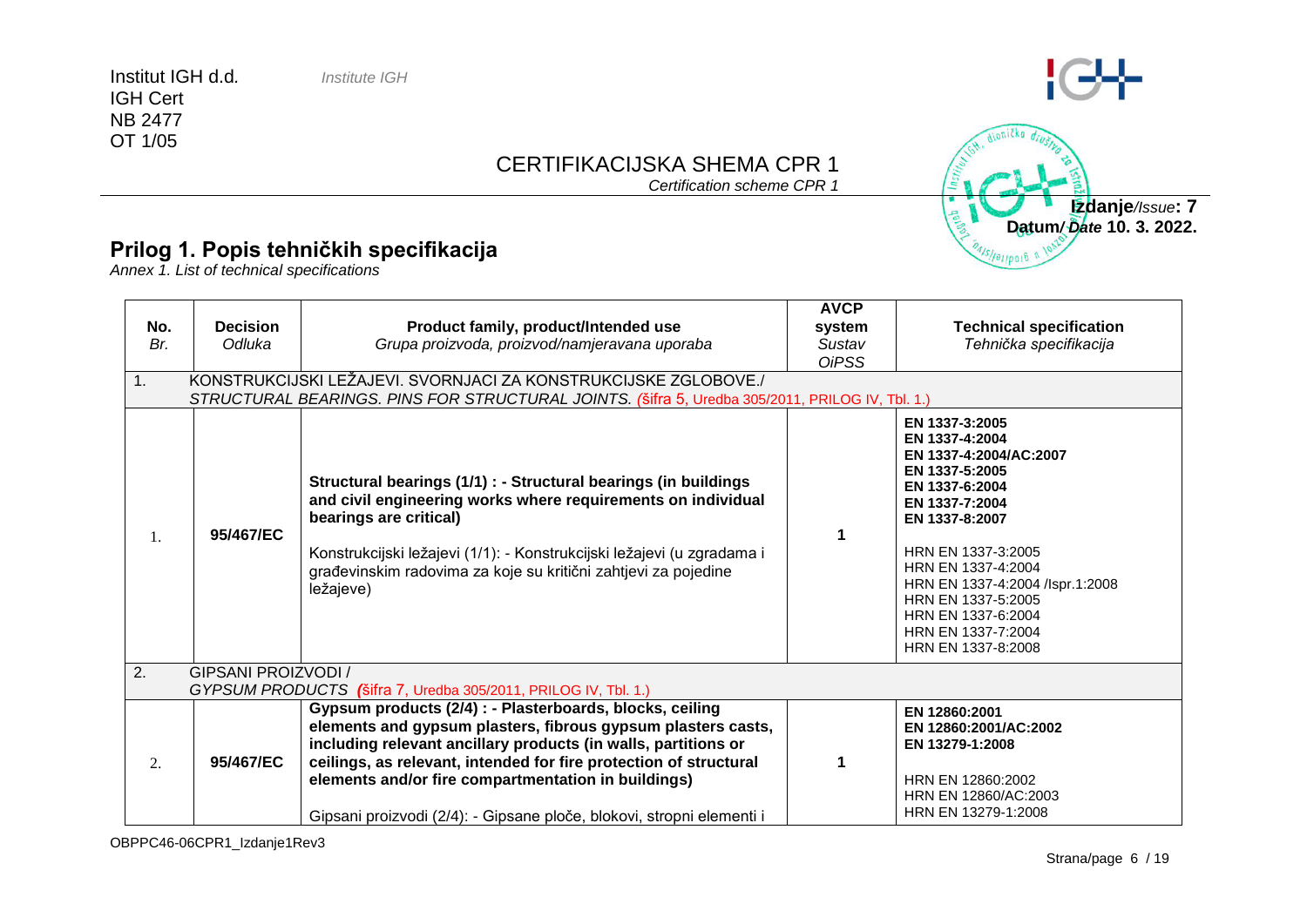## CERTIFIKACIJSKA SHEMA CPR 1

*Certification scheme CPR 1*

| <b>Technical specification</b><br>Tehnička specifikacija                                                                                                                                                                         |
|----------------------------------------------------------------------------------------------------------------------------------------------------------------------------------------------------------------------------------|
|                                                                                                                                                                                                                                  |
|                                                                                                                                                                                                                                  |
| CURTAIN WALLING/CLADDING/STRUCTURAL SEALANT GLAZING (šifra 9, Uredba 305/2011, PRILOG IV, Tbl. 1.)                                                                                                                               |
| EN 13830:2003<br>EN 13830:2015 <sup>(1)</sup><br>HRN EN 13830:2008<br>HRN EN 13830:2015 <sup>(1)</sup>                                                                                                                           |
| MEMBRANE, UKLJUČUJUĆI ONE KOJE SE NANOSE U TEKUĆEM STANJU, I SKLOPOVI (ZA KONTROLU VODE I/ILI VODENE PARE)/<br>MEMBRANES, INCLUDING LIQUID APPLIED AND KITS (FOR WATER AND/OR WATER VAPOUR CONTROL (šifra.3, Uredba 305/11, PRLG |
| EN 13707:2004+A2:2009<br>EN 13707:2013 <sup>(1)</sup><br>EN 13956:2012<br>HRN EN 13707:2009<br>HRN EN 13707:2013 <sup>(1)</sup><br>HRN EN 13956:2012                                                                             |
| EN 13967:2012<br>EN 13969:2004<br>EN 13969:2004/A1:2006                                                                                                                                                                          |
| HRN EN 13967:2012<br>HRN EN 13969:2005<br>HRN EN 13969:2005 /A1:2008                                                                                                                                                             |
|                                                                                                                                                                                                                                  |



innička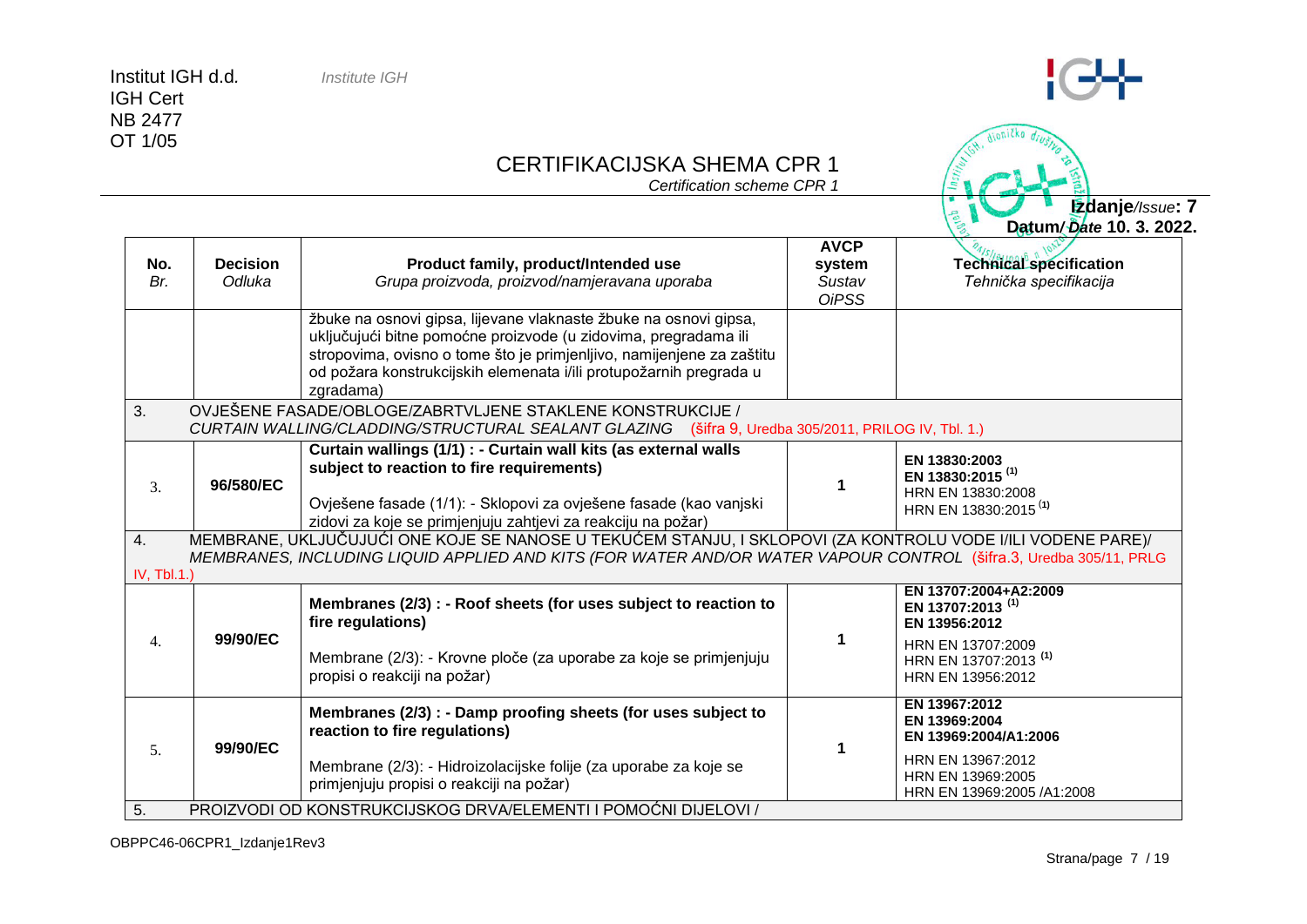IGH Cert NB 2477 OT 1/05

# CERTIFIKACIJSKA SHEMA CPR 1

*Certification scheme CPR 1*

**Izdanje***/Issue***: 7 Datum***/ Date* **10. 3. 2022.**

|     |                                                                                                |                                                                                                                                        | <b>AVCP</b>  |                                                |  |
|-----|------------------------------------------------------------------------------------------------|----------------------------------------------------------------------------------------------------------------------------------------|--------------|------------------------------------------------|--|
| No. | <b>Decision</b>                                                                                | Product family, product/Intended use                                                                                                   | system       | <b>Technical specification</b>                 |  |
| Br. | Odluka                                                                                         | Grupa proizvoda, proizvod/namjeravana uporaba                                                                                          | Sustav       | Tehnička specifikacija                         |  |
|     |                                                                                                |                                                                                                                                        | <b>OiPSS</b> |                                                |  |
|     |                                                                                                | STRUCTURAL TIMBER PRODUCTS/ELEMENTS AND ANCILLARIES (šifra 13, Uredba 305/2011, PRILOG IV, Tbl. 1.)                                    |              |                                                |  |
|     |                                                                                                | Structural timber products (2/3) : - Structural glued laminated                                                                        |              |                                                |  |
|     |                                                                                                | products and other glued timber products: Elements (bridge                                                                             |              |                                                |  |
|     |                                                                                                | elements, truss elements, floor elements, wall elements, roof                                                                          |              |                                                |  |
|     |                                                                                                | elements such as beams, arches, joists, rafters, columns,                                                                              |              | EN 14080:2013                                  |  |
|     |                                                                                                | poles, piles) (for bridges and buildings)                                                                                              |              | EN 15497:2014                                  |  |
| 6.  | 97/176/EC                                                                                      |                                                                                                                                        | 1            |                                                |  |
|     |                                                                                                | Proizvodi od konstrukcijskog drva (2/3): - Proizvodi od lijepljenog                                                                    |              | HRN EN 14080:2013                              |  |
|     | lameliranog konstrukcijskog drva i ostali lijepljeni drveni proizvodi:                         |                                                                                                                                        |              | HRN EN 15497:2014                              |  |
|     |                                                                                                | Elementi (elementi za mostove, elementi za rešetkaste konstrukcije,                                                                    |              |                                                |  |
|     |                                                                                                | podni elementi, zidni elementi, krovni elementi kao što su grede,<br>lukovi, grednici, roženice, stupovi, motke, piloti) (za mostove i |              |                                                |  |
|     | zgrade).                                                                                       |                                                                                                                                        |              |                                                |  |
| 6.  |                                                                                                | DRVENI PANELI I ELEMENTI /                                                                                                             |              |                                                |  |
|     | WOOD BASED PANELS AND ELEMENTS (šifra 14, Uredba 305/2011, PRILOG IV, Tbl. 1.)                 |                                                                                                                                        |              |                                                |  |
|     |                                                                                                | Wood-based panels (1/2): - Unfaced overlaid and veneered or                                                                            |              |                                                |  |
|     |                                                                                                | coated wood-based panels (for structural elements in internal                                                                          |              |                                                |  |
|     |                                                                                                | or external applications)                                                                                                              |              | EN 13986:2004+A1:2015                          |  |
| 7.  | 97/462/EC                                                                                      |                                                                                                                                        |              |                                                |  |
|     |                                                                                                | Paneli na osnovu drva (1/2): - Površinski neobrađeni, obrađeni i                                                                       |              | HRN EN 13986:2015                              |  |
|     | furnirani ili obloženi drveni paneli (za konstrukcijske elemente za                            |                                                                                                                                        |              |                                                |  |
|     |                                                                                                | unutarnju ili vanjsku uporabu).                                                                                                        |              |                                                |  |
|     | $\overline{7}$ .<br>PROIZVODI ZA TOPLINSKU IZOLACIJU. SPREGNUTI IZOLACIJSKI SKLOPOVI/SUSTAVI / |                                                                                                                                        |              |                                                |  |
|     |                                                                                                | THERMAL INSULATION PRODUCTS. COMPOSITE INSULATING KITS/SYSTEMS                                                                         |              | (šifra 4, Uredba 305/2011, PRILOG IV, Tbl. 1.) |  |
|     |                                                                                                | External thermal insulation composite systems/kits with                                                                                |              |                                                |  |
|     | rendering (ETICS)(1/1) (in external wall subject to fire                                       |                                                                                                                                        |              |                                                |  |
| 8.  | 97/556/EC                                                                                      | regulations)                                                                                                                           |              | <b>ETAG 004 - Art 66(3)</b>                    |  |
|     |                                                                                                |                                                                                                                                        |              |                                                |  |
|     | Povezani sustavi za vanjsku toplinsku izolaciju/sklopovi sa                                    |                                                                                                                                        |              |                                                |  |



dioničko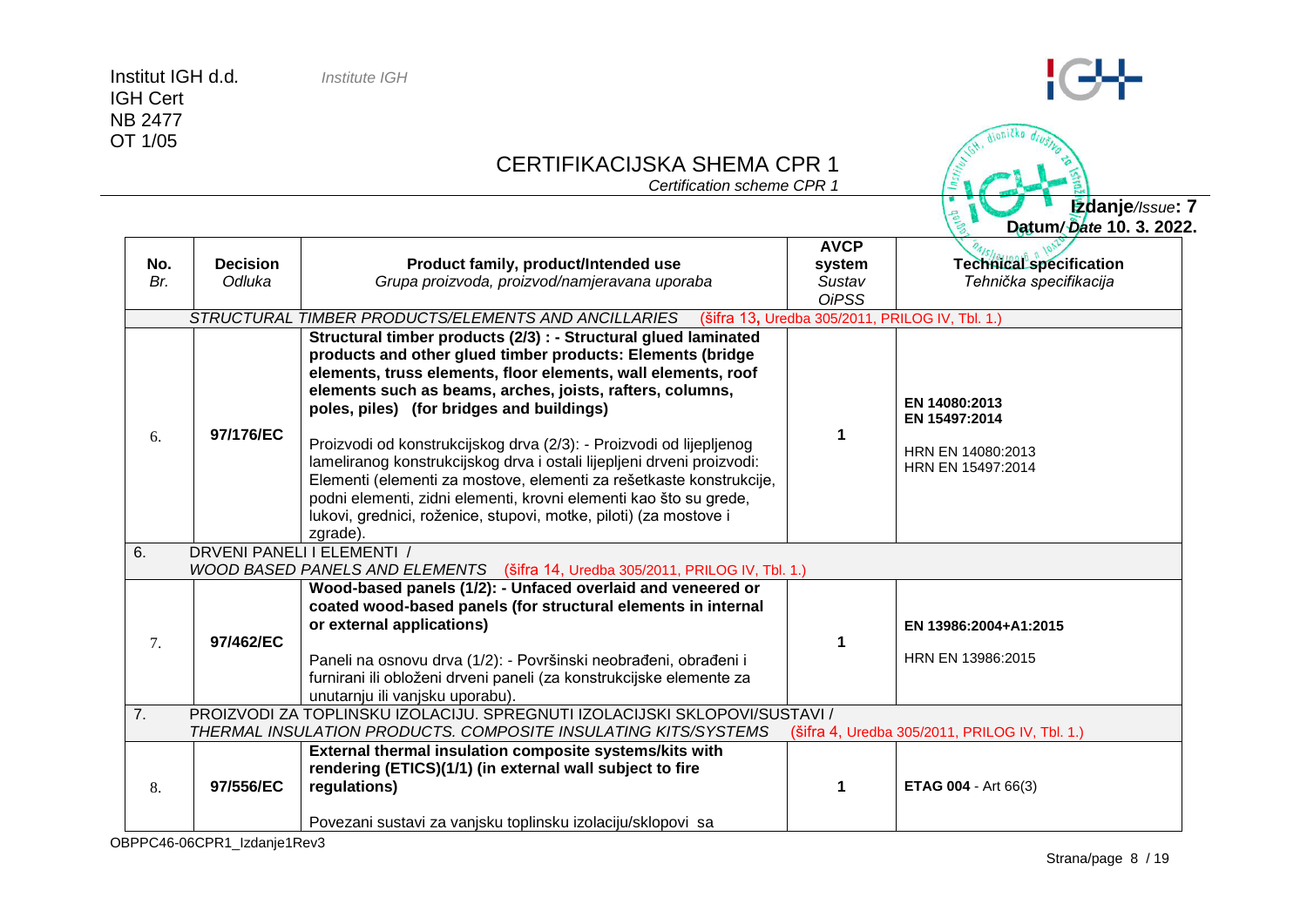### CERTIFIKACIJSKA SHEMA CPR 1

*Certification scheme CPR 1*

**Datum***/ Date* **10. 3. 2022. No.** *Br.* **Decision** *Odluka* **Product family, product/Intended use** *Grupa proizvoda, proizvod/namjeravana uporaba* **AVCP system** *Sustav OiPSS* **Technical specification** *Tehnička specifikacija* žbukama (ETICS) (1/1) (u vanjskom zidu za koji se primjenjuju protupožarni propisi) 9. **97/556/EC External thermal insulation composite systems/kits with rendering (ETICS) (1/1) (in external wall subject to fire regulations)** Povezani sustavi za vanjsku toplinsku izolaciju/sklopovi sa žbukama (ETICS) (1/1) (u vanjskom zidu za koji se primjenjuju protupožarni propisi) **1 EAD 040287-00-0404**  10. **97/556/EC External thermal insulation composite systems/kits with rendering (ETICS)(1/1) : - External thermal insulation composite systems/kits with rendering (ETICS) (in external wall subject to fire regulations)** Povezani sustavi za vanjsku toplinsku izolaciju/sklopovi sa žbukama (ETICS) (1/1) (u vanjskom zidu za koji se primjenjuju protupožarni propisi) **1 EAD 040016-00-0404**  11. **97/556/EC Kits for external thermal insulation composite system (ETICS) with mortar as thermal insulation product and renderings or discontinuous claddings as exterior skin** Sklopovi za vanjske toplinskoizolacijske kompozitne sustave (ETICS) sa žbukom kao toplinskoizolacijskim proizvodom i žbukama ili nekontinuiranim oblogama kao vanjskim omotačem **1 EAD 040427-00-0404** 12. **97/556/EC External thermal insulation composite systems/kits with rendering (ETICS)(1/1) : - External Thermal Insulation Composite Systems with renderings for the use on timber frame buildings (in external wall subject to fire regulations) 1 EAD 040089-00-0404**

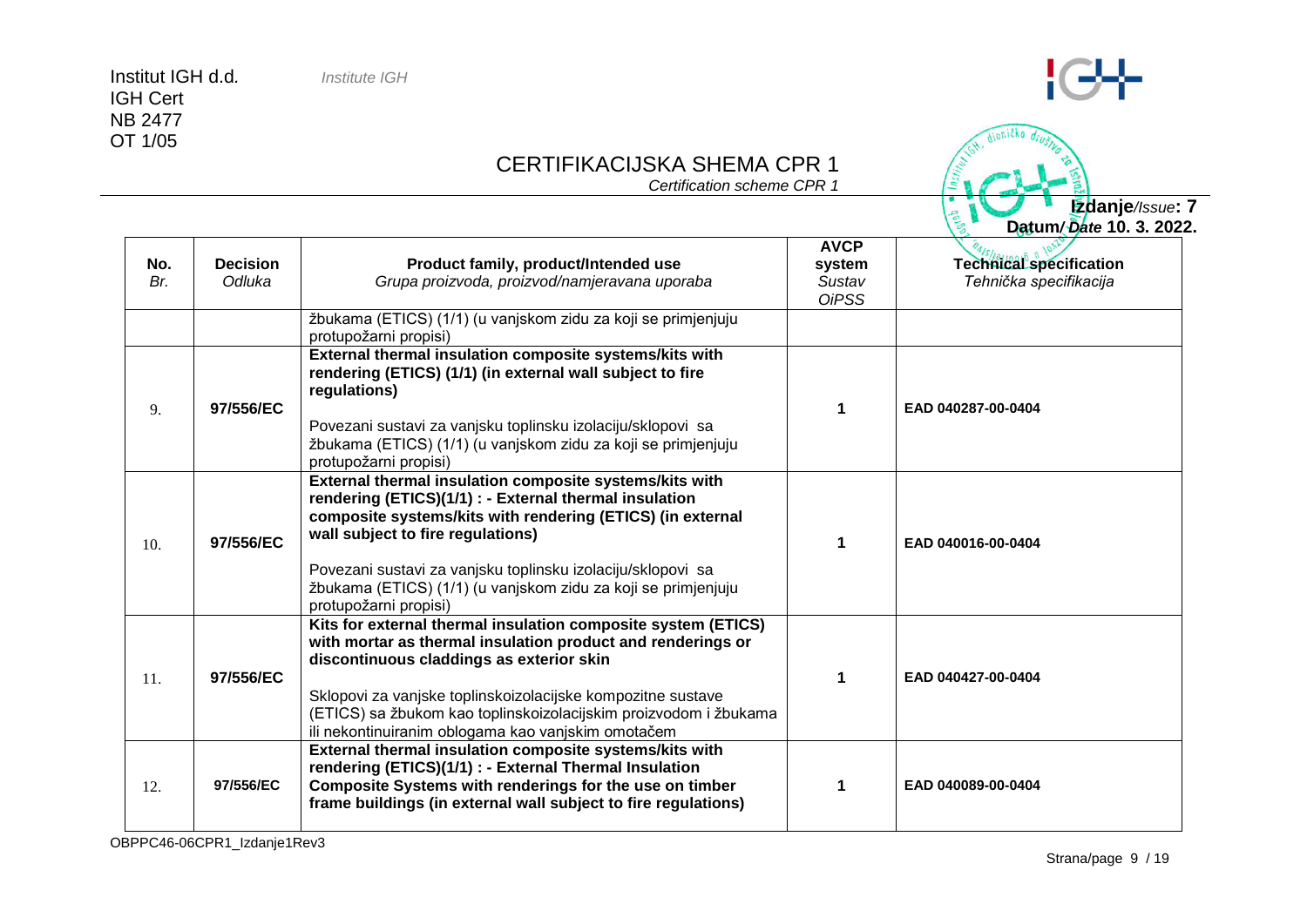### CERTIFIKACIJSKA SHEMA CPR 1

*Certification scheme CPR 1*

**No.** *Br.* **Decision** *Odluka* **Product family, product/Intended use** *Grupa proizvoda, proizvod/namjeravana uporaba* **AVCP system** *Sustav OiPSS* **Technical specification** *Tehnička specifikacija* Povezani sustavi za vanjsku toplinsku izolaciju/sklopovi sa žbukama (ETICS) (1/1): - Vanjski termoizolacijski spregnuti sustavi sa žbukama za uporabu na zgradama s drvenom konstrukcijom (u vanjskom zidu za koji se primjenjuju protupožarni propisi), 13. **99/91/EC Thermal insulating products (2/2) : - Thermal insulating products (factory-made products and products intended to be formed in-situ) (for uses subject to regulations on reaction to fire)** Proizvodi za toplinsku izolaciju (2/2): - Proizvodi za toplinsku izolaciju (tvornički izrađeni proizvodi i proizvodi namijenjeni oblikovanju na mjestu primjene) (za uporabe za koje se primjenjuju propisi o reakciji na požar). **1 EN 13162:2012+A1:2015 EN 13163:2012+A1:2015 EN 13163:2012+A2:2016 (1) EN 13164:2012+A1:2015 EN 13165:2012+A2:2016 EN 13166:2012+A2:2016 EN 13167:2012+A1:2015 EN 13168:2012+A1:2015 EN 13169:2012+A1:2015 EN 13170:2012+A1:2015 EN 13171:2012+A1:2015 EN 14063-1:2004 EN 14063-1:2004/AC:2006 EN 14064-1:2010 EN 14303:2009+A1:2013 EN 14303:2015 (1) EN 14304:2009+A1:2013 EN 14304:2015 (1) EN 14305:2009+A1:2013 EN 14305:2015 (1) EN 14306:2009+A1:2013 EN 14306:2015 (1) EN 14307:2009+A1:2013 EN 14307:2015 (1) EN 14308:2009+A1:2013 EN 14308:2015 (1) EN 14309:2009+A1:2013 EN 14309:2015 (1)**



**Izdanje***/Issue***: 7**

**Datum***/ Date* **10. 3. 2022.**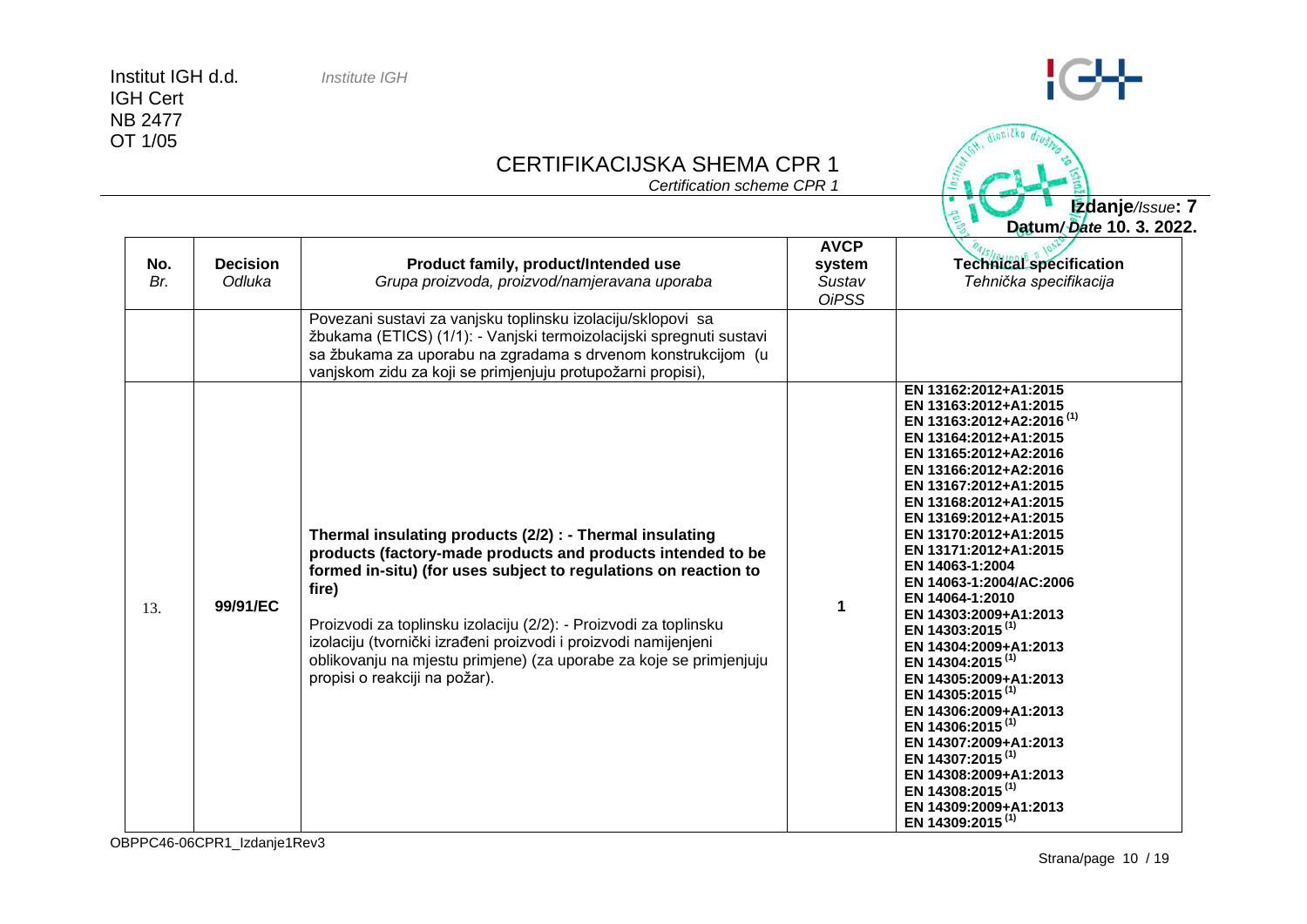IGH Cert NB 2477 OT 1/05

# CERTIFIKACIJSKA SHEMA CPR 1

*Certification scheme CPR 1*

| No.<br>Br. | <b>Decision</b><br>Odluka | Product family, product/Intended use<br>Grupa proizvoda, proizvod/namjeravana uporaba | <b>AVCP</b><br>system<br>Sustav | $-$<br>Technical specification<br>Tehnička specifikacija                                                             |
|------------|---------------------------|---------------------------------------------------------------------------------------|---------------------------------|----------------------------------------------------------------------------------------------------------------------|
|            |                           |                                                                                       | <b>OiPSS</b>                    |                                                                                                                      |
|            |                           |                                                                                       |                                 | EN 14313:2009+A1:2013<br>EN 14313:2015 <sup>(1)</sup><br>EN 14314:2009+A1:2013                                       |
|            |                           |                                                                                       |                                 | EN 14314:2015 <sup>(1)</sup><br>EN 14315-1:2013<br>EN 14316-1:2004                                                   |
|            |                           |                                                                                       |                                 | EN 14317-1:2004<br>EN 14318-1:2013<br>EN 14319-1:2013                                                                |
|            |                           |                                                                                       |                                 | EN 14320-1:2013<br>EN 14933:2007<br>EN 14934:2007                                                                    |
|            |                           |                                                                                       |                                 | EN 15599-1:2010<br>EN 15600-1:2010<br>EN 15732:2012                                                                  |
|            |                           |                                                                                       |                                 | EN 16069:2012+A1:2015                                                                                                |
|            |                           |                                                                                       |                                 | HRN EN 13162:2015<br>HRN EN 13163:2015<br>HRN EN 13163:2016 <sup>(1)</sup><br>HRN EN 13164:2015<br>HRN EN 13165:2016 |
|            |                           |                                                                                       |                                 | HRN EN 13166:2016<br>HRN EN 13167:2015<br>HRN EN 13168:2015                                                          |
|            |                           |                                                                                       |                                 | HRN EN 13169:2015<br>HRN EN 13170:2015<br>HRN EN 13171:2015                                                          |
|            |                           |                                                                                       |                                 | HRN EN 14063-1:2008<br>HRN EN 14064-1:2010<br>HRN EN 14303:2013                                                      |
|            |                           |                                                                                       |                                 | HRN EN 14303:2016 <sup>(1)</sup><br>HRN EN 14304:2013                                                                |

 $C+$ 

dioničko **Izdanje***/Issue***: 7 Datum***/ Date* **10. 3. 2022.**

 $\begin{pmatrix} 1 & 0 \\ 0 & 0 \\ 0 & 0 \end{pmatrix}$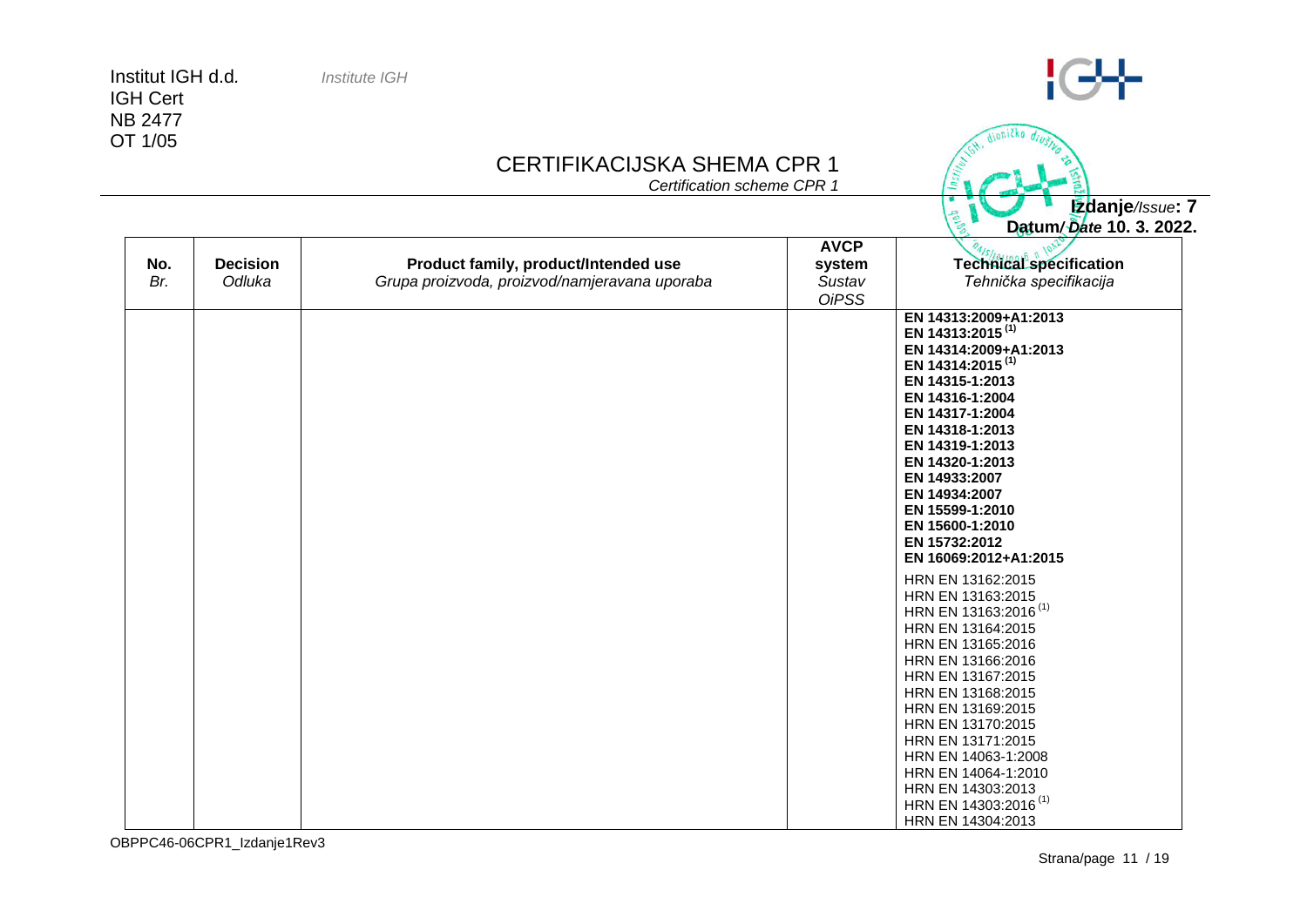IGH Cert NB 2477 OT 1/05

### CERTIFIKACIJSKA SHEMA CPR 1

*Certification scheme CPR 1*

|                        |                                               |                        | Datum/Date 10. 3. 2022.<br>C.                                                                                                                                                                                                                                                                                                                                                                                                                                                                                                                                                                                                                                                                                               |
|------------------------|-----------------------------------------------|------------------------|-----------------------------------------------------------------------------------------------------------------------------------------------------------------------------------------------------------------------------------------------------------------------------------------------------------------------------------------------------------------------------------------------------------------------------------------------------------------------------------------------------------------------------------------------------------------------------------------------------------------------------------------------------------------------------------------------------------------------------|
| No.<br><b>Decision</b> | Product family, product/Intended use          | <b>AVCP</b><br>system  | <b>Technical specification</b>                                                                                                                                                                                                                                                                                                                                                                                                                                                                                                                                                                                                                                                                                              |
| Br.<br>Odluka          | Grupa proizvoda, proizvod/namjeravana uporaba | Sustav<br><b>OiPSS</b> | Tehnička specifikacija                                                                                                                                                                                                                                                                                                                                                                                                                                                                                                                                                                                                                                                                                                      |
|                        |                                               |                        | HRN EN 14304:2016 <sup>(1)</sup><br>HRN EN 14305:2013<br>HRN EN 14305:2016 <sup>(1)</sup><br>HRN EN 14306:2013<br>HRN EN 14306:2016 <sup>(1)</sup><br>HRN EN 14307:2013<br>HRN EN 14307:2016 <sup>(1)</sup><br>HRN EN 14308:2013<br>HRN EN 14308:2016 <sup>(1)</sup><br>HRN EN 14309:2013<br>HRN EN 14309:2016 <sup>(1)</sup><br>HRN EN 14313:2013<br>HRN EN 14313:2016 <sup>(1)</sup><br>HRN EN 14314:2013<br>HRN EN 14314:2016 <sup>(1)</sup><br>HRN EN 14315-1:2013<br>HRN EN 14316-1:2008<br>HRN EN 14317-1:2009<br>HRN EN 14318-1:2013<br>HRN EN 14319-1:2013<br>HRN EN 14320-1:2013<br>HRN EN 14933:2008<br>HRN EN 14934:2008<br>HRN EN 15599-1:2010<br>HRN EN 15600-1:2010<br>HRN EN 15732:2012<br>HRN EN 16069:2015 |



 $C+$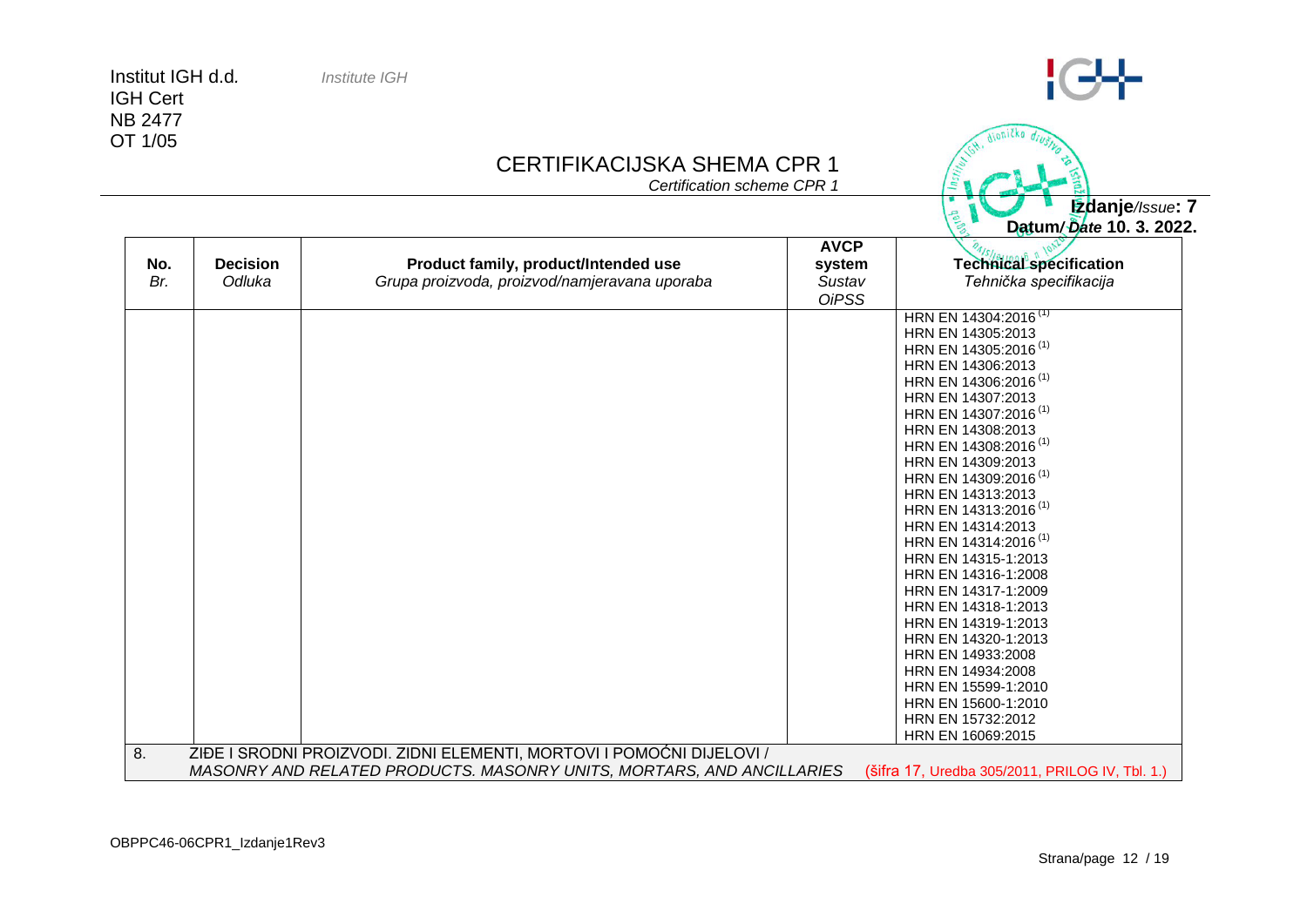IGH Cert NB 2477 OT 1/05

# CERTIFIKACIJSKA SHEMA CPR 1

*Certification scheme CPR 1*

**Datum***/ Date* **10. 3. 2022. No.** *Br.* **Decision** *Odluka* **Product family, product/Intended use** *Grupa proizvoda, proizvod/namjeravana uporaba* **AVCP system** *Sustav OiPSS* **Technical specification** *Tehnička specifikacija* 14. **97/740/EC Masonry and related products (3/3) : - Masonry units incorporating thermal insulating materials placed on a face susceptible to be exposed to fire (in walls and partitions subject to reaction to fire regulations)** Ziđe i srodni proizvodi (3/3): - Zidni elementi izrađeni od toplinskoizolacijskih materijala koji se postavljaju na lice koje će biti izloženo djelovanju vatre (u zidovima i pregradama za koje se primjenjuju propisi o reakciji na požar). **1 EN 15824:2017** HRN EN 15824:2017 9. PODNE OBLOGE /<br>FLOORINGS (šif *FLOORINGS*(šifra 19, Uredba 305/2011, PRILOG IV, Tbl. 1.) 15. **97/808/EC Floorings (2/2) - [Rigid flooring products](http://ec.europa.eu/enterprise/newapproach/nando/index.cfm?fuseaction=directive.notifiedbody&dir_id=3&pro_id=3390) [\(a\) Components: paving units, tiles, mosaics,](http://ec.europa.eu/enterprise/newapproach/nando/index.cfm?fuseaction=directive.notifiedbody&dir_id=3&pro_id=3390) parquet, decking [of mesh or sheet, floor gratings, rigid laminated floorings,](http://ec.europa.eu/enterprise/newapproach/nando/index.cfm?fuseaction=directive.notifiedbody&dir_id=3&pro_id=3390)  [wood based products](http://ec.europa.eu/enterprise/newapproach/nando/index.cfm?fuseaction=directive.notifiedbody&dir_id=3&pro_id=3390) (for internal uses including enclosed public transport premises)** Podovi (2/2) – Kruti proizvodi za podove (a) Komponente: Elementi za opločavanje, pločice, mozaici, parket, ploče od mreže ili lima, podne metalne rešetke, kruti lamelirani podovi, drveni proizvodi (za internu uporabu, uključujući zatvorene prostore za javni prijevoz) **1 EN 15285:2008 EN 15285:2008/AC:2008** HRN EN 15285:2008

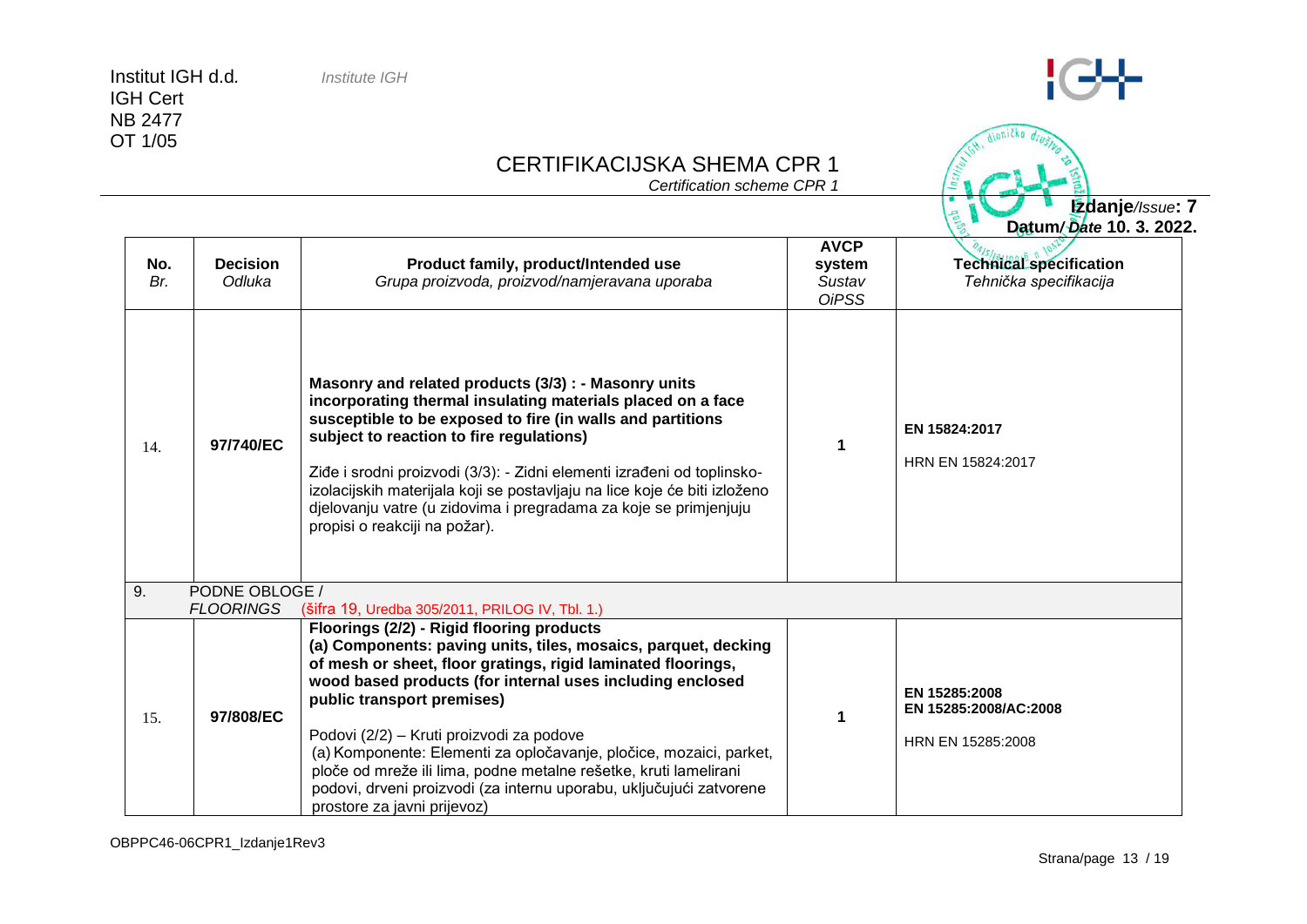# $G+$

dioničko

**Percent** 

# CERTIFIKACIJSKA SHEMA CPR 1

*Certification scheme CPR 1*

**Izdanje***/Issue***: 7 Datum***/ Date* **10. 3. 2022.**

|     |                 |                                                                                          | <b>AVCP</b>  |                                                 |
|-----|-----------------|------------------------------------------------------------------------------------------|--------------|-------------------------------------------------|
| No. | <b>Decision</b> | Product family, product/Intended use                                                     | system       | Technical specification                         |
| Br. | Odluka          | Grupa proizvoda, proizvod/namjeravana uporaba                                            | Sustav       | Tehnička specifikacija                          |
|     |                 |                                                                                          | <b>OiPSS</b> |                                                 |
| 10. |                 | KROVNI POKROVI, SVJETLARNICI, KROVNI PROZORI I POMOĆNI PROIZVODI /                       |              |                                                 |
|     |                 | ROOF COVERINGS, ROOFLIGHTS, ROOF WINDOWS AND ANCILLARY PRODUCTS                          |              | (šifra 22, Uredba 305/2011, PRILOG IV, Tbl. 1.) |
|     |                 | Roof coverings, rooflights, roof windows and ancillary                                   |              |                                                 |
|     |                 | products (2/6)                                                                           |              |                                                 |
|     |                 | Factory-bonded composite or sandwich panels                                              |              | EN 14509:2013                                   |
| 16. | 98/436/EC       | (for uses subject to reaction to fire regulations)                                       | 1            |                                                 |
|     |                 |                                                                                          |              | HRN EN 14509:2013                               |
|     |                 | Krovni pokrovi, svjetlarnici, krovni prozori i pomoćni proizvodi (2/6)                   |              |                                                 |
|     |                 | Tvornički zalijepljeni kompozitni ili sendvič paneli (za uporabe za                      |              |                                                 |
|     |                 | koje se primjenjuju propisi o reakciji na požar)                                         |              |                                                 |
| 11. |                 | ZAVRŠNI PROIZVODI UNUTARNJIH I VANJSKIH ZIDOVA I PLAFONA. SKLOPOVI UNUTARNJIH PREGRADA / |              |                                                 |
|     |                 | INTERNAL & EXTERNAL WALL AND CEILING FINISHES. INTERNAL PARTITION KITS                   |              | (šifra 21, Uredba 305/2011, PRILOG IV, Tbl. 1.) |
|     |                 | Internal and external wall and ceiling finishes (3/5) : - Panels                         |              |                                                 |
|     |                 | (as internal or external finishes in walls or ceilings subject to                        |              | EN 438-7:2005                                   |
|     |                 | reaction to fire regulations)                                                            |              | EN 14509:2013                                   |
| 17. | 98/437/EC       |                                                                                          | 1            | HRN EN 438-7:2008                               |
|     |                 | Završni proizvodi unutarnjih i vanjskih zidova i stropova (3/5):-                        |              | HRN EN 14509:2013                               |
|     |                 | Paneli (kao unutarnji i vanjski završni proizvodi u zidovima ili                         |              |                                                 |
|     |                 | stropovima za koje se primjenjuju propisi o reakciji na požar)                           |              |                                                 |
|     |                 | Internal and external wall and ceiling finishes (3/5) Suspended                          |              |                                                 |
|     |                 | ceilings (kits)<br>(as internal or external finishes in ceilings subject to reaction     |              |                                                 |
|     |                 | to fire regulations)                                                                     |              |                                                 |
| 18. | 98/437/EC       |                                                                                          |              | EN 13964:2014                                   |
|     |                 | Završni proizvodi unutarnjih i vanjskih zidova i stropova (3/5)                          |              | HRN EN 13964:2014                               |
|     |                 | Spušteni stropovi (sklopovi)                                                             |              |                                                 |
|     |                 | (kao unutarnji ili vanjski završni proizvodi u stropovima za koje se                     |              |                                                 |
|     |                 | primjenjuju propisi o reakciji na požar)                                                 |              |                                                 |
| 12. |                 | PROIZVODI ZA GRADNJU CESTA /                                                             |              |                                                 |

OBPPC46-06CPR1\_Izdanje1Rev3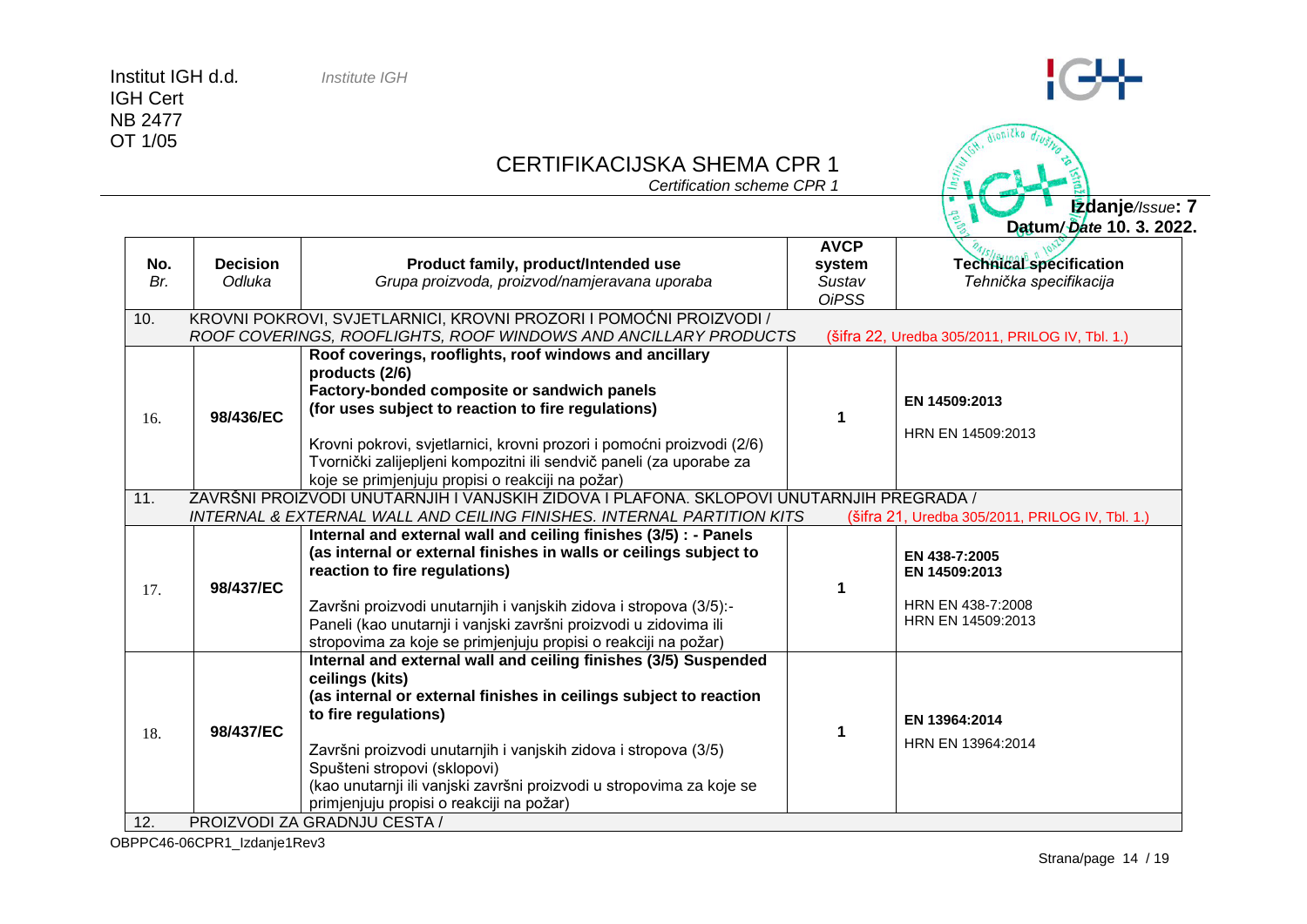IGH Cert NB 2477 OT 1/05

### CERTIFIKACIJSKA SHEMA CPR 1

*Certification scheme CPR 1*

**Izdanje***/Issue***: 7 Datum***/ Date* **10. 3. 2022.**

| No.<br>Br. | <b>Decision</b><br>Odluka | Product family, product/Intended use<br>Grupa proizvoda, proizvod/namjeravana uporaba                                                                                                                                                          | <b>AVCP</b><br>system<br>Sustav<br><b>OiPSS</b> | Technical specification<br>Tehnička specifikacija                                                                                                                                                                                                                                                                                                                                                                                                                                                                                                                                                                                                                                                                                                                                                                                                                                                              |
|------------|---------------------------|------------------------------------------------------------------------------------------------------------------------------------------------------------------------------------------------------------------------------------------------|-------------------------------------------------|----------------------------------------------------------------------------------------------------------------------------------------------------------------------------------------------------------------------------------------------------------------------------------------------------------------------------------------------------------------------------------------------------------------------------------------------------------------------------------------------------------------------------------------------------------------------------------------------------------------------------------------------------------------------------------------------------------------------------------------------------------------------------------------------------------------------------------------------------------------------------------------------------------------|
|            |                           | <b>ROAD CONSTRUCTION PRODUCTS</b><br>(šifra 23, Uredba 305/2011, PRILOG IV, Tbl. 1.)                                                                                                                                                           |                                                 |                                                                                                                                                                                                                                                                                                                                                                                                                                                                                                                                                                                                                                                                                                                                                                                                                                                                                                                |
| 19.        | 98/601/EC                 | Road construction products (2/2) : - Bituminous mixtures (for<br>uses subject to reaction to fire regulations)<br>Proizvodi za gradnju cesta (2/2): - Bitumenske mješavine (za<br>uporabe za koje se primjenjuju propisi o reakciji na požar). | 1                                               | EN 13108-1:2006<br>EN 13108-1:2006/AC:2008<br>EN 13108-1:2016 <sup>(1)</sup><br>EN 13108-2:2006<br>EN 13108-2:2006/AC:2008<br>EN 13108-2:2016 <sup>(1)</sup><br>EN 13108-3:2006<br>EN 13108-3:2006/AC:2008<br>EN 13108-3:2016 <sup>(1)</sup><br>EN 13108-4:2006<br>EN 13108-4:2006/AC:2008<br>EN 13108-4:2016/AC:2017 <sup>(1)</sup><br>EN 13108-5:2006<br>EN 13108-5:2006/AC:2008<br>EN 13108-5:2016 <sup>(1)</sup><br>EN 13108-6:2006<br>EN 13108-6:2006/AC:2008<br>EN 13108-6:2016 <sup>(1)</sup><br>EN 13108-7:2006<br>EN 13108-7:2006/AC:2008<br>EN 13108-7:2016 <sup>(1)</sup><br>HRN EN 13108-1:2007<br>HRN EN 13108-1:2007 /lspr.1:2008<br>HRN EN 13108-1:2016 <sup>(1)</sup><br>HRN EN 13108-2:2007<br>HRN EN 13108-2:2007 /lspr.1:2008<br>HRN EN 13108-2:2016 <sup>(1)</sup><br>HRN EN 13108-3:2007<br>HRN EN 13108-3:2007 /lspr.1:2008<br>HRN EN 13108-3:2016 <sup>(1)</sup><br>HRN EN 13108-4:2007 |



dioničko

Institut IGH d.d*. Institute IGH*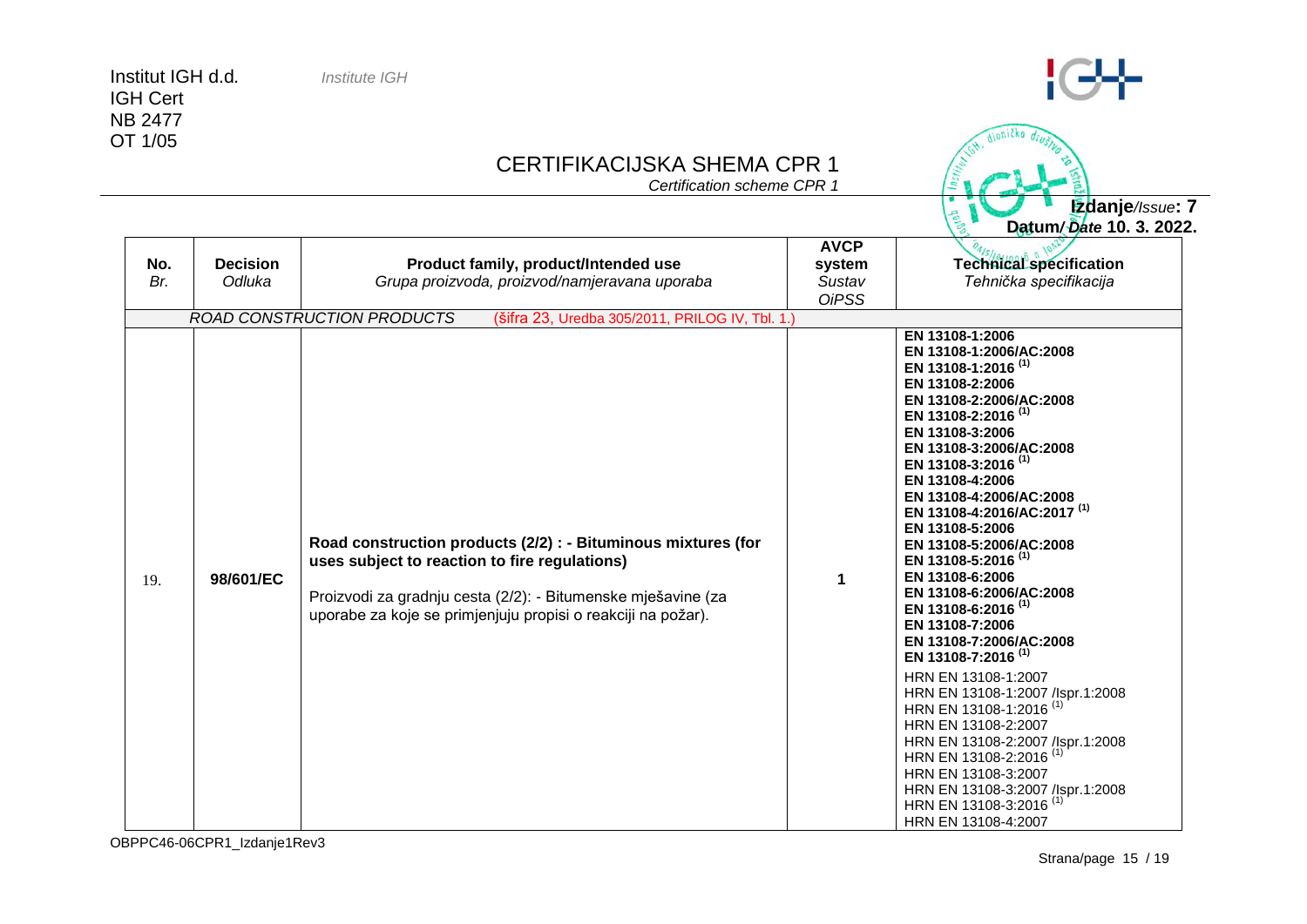IGH Cert NB 2477 OT 1/05

### CERTIFIKACIJSKA SHEMA CPR 1

*Certification scheme CPR 1*

**Datum***/ Date* **10. 3. 2022. No.** *Br.* **Decision** *Odluka* **Product family, product/Intended use** *Grupa proizvoda, proizvod/namjeravana uporaba* **AVCP system** *Sustav OiPSS* **Technical specification** *Tehnička specifikacija* HRN EN 13108-4:2007 /Ispr.1:2008 HRN EN 13108-4:2016/Ispr.1:2017 (1) HRN EN 13108-5:2007 HRN EN 13108-5:2007 /Ispr.1:2008 HRN EN 13108-5:2016<sup>(1)</sup> HRN EN 13108-6:2007 HRN EN 13108-6:2007 /Ispr.1:2008 HRN EN 13108-6:2016 (1) HRN EN 13108-7:2007 HRN EN 13108-7:2007 /Ispr.1:2008 HRN EN 13108-7:2016 (1) 20. **98/601/EC Road construction products (2/2) : - Surface treatments (for uses subject to reaction to fire regulations)** Proizvodi za gradnju cesta (2/2): - Površinske obrade (za uporabe za koje se primjenjuju propisi o reakciji na požar) **1 EN 12271:2006 EN 12273:2008** HRN EN 12271:2008 HRN EN 12273:2008 13. PRIČVRŠĆENA PROMETNA OPREMA: CESTOVNA OPREMA / *CIRCULATION FIXTURES: ROAD EQUIPMENT* (šifra 12, Uredba 305/2011, PRILOG IV, Tbl. 1.) 21. **96/579/EC Circulation fixtures (1/2): - Vehicle restraint barriers: transition barriers (for circulation areas).** Oprema raskrižja (1/2): - Zaštitne ograde za vozila: prijelazne zaštitne ograde (za površine na kojima su raskrižja) **1 EN 1317-5:2007+A2:2012 EN 1317-5:2007+A2:2012 /AC:2012** HRN EN 1317-5:2012 HRN EN 1317-5:2012+ Ispr.1:2012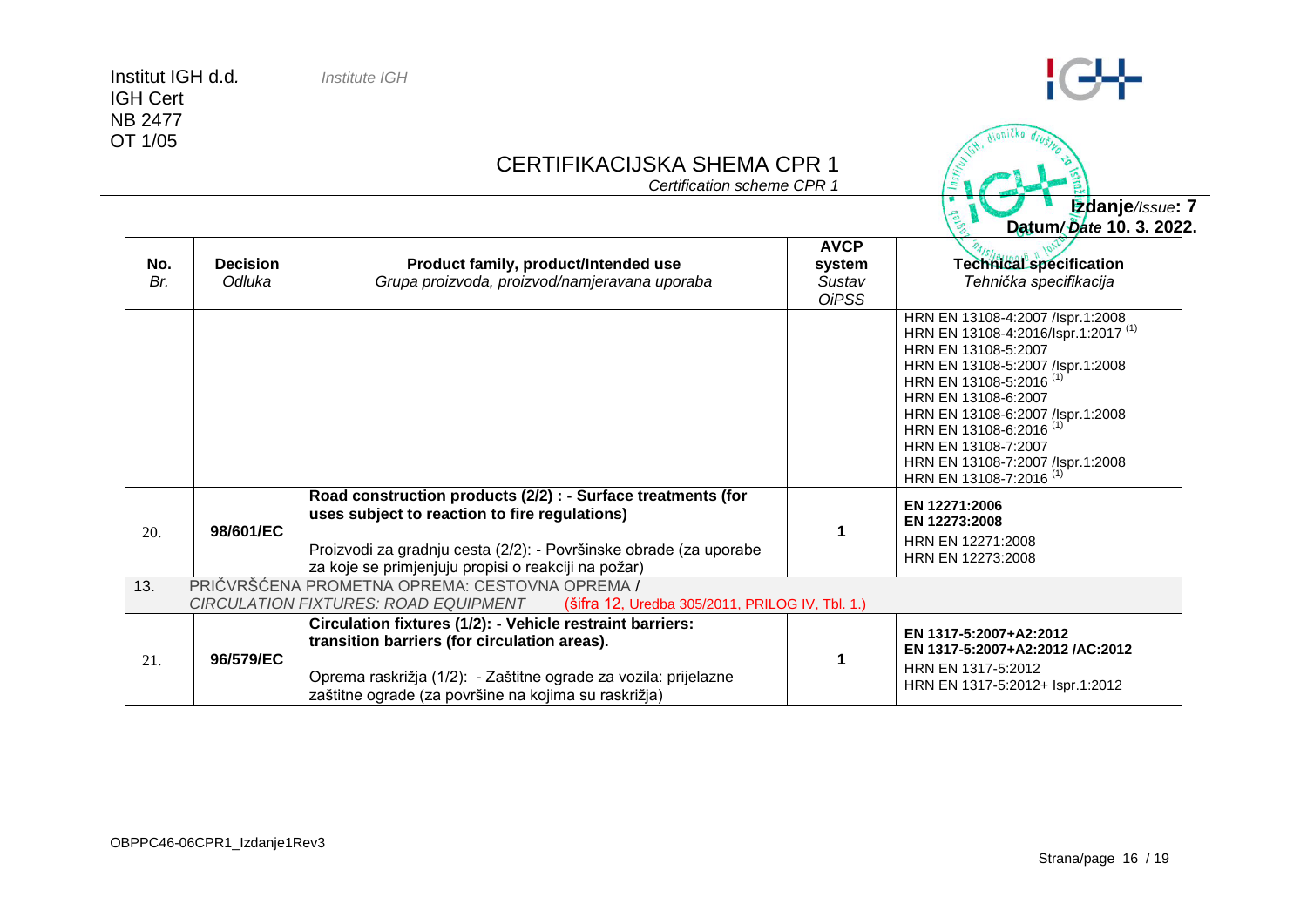#### CERTIFIKACIJSKA SHEMA CPR 1

*Certification scheme CPR 1*

**No.** *Br.* **Decision** *Odluka* **Product family, product/Intended use** *Grupa proizvoda, proizvod/namjeravana uporaba* **AVCP system** *Sustav OiPSS* **Technical specification** *Tehnička specifikacija* 22. **96/579/EC Circulation fixtures (1/2) : - Road lighting columns (for circulation areas)** Oprema raskrižja (1/2): - Rasvjetni stupovi za ceste (za površine na kojima su raskrižja) **1 EN 40-4:2005 EN 40-4:2005/AC:2006 EN 40-5:2002 EN 40-6:2002 EN 40-7:2002** HRN EN 40-4:2008 HRN EN 40-5:2008 HRN EN 40-6:2008 HRN EN 40-7:2008 14. CIJEVI, SPREMNICI I POMOĆNI DIJELOVI KOJI NISU U DODIRU S VODOM NAMIJENJENOM ZA LJUDSKU POTROŠNJU / *PIPES-TANKS AND ANCILLARIES NOT IN CONTACT WITH WATER INTENDED FOR HUMAN CONSUMPTION* (šifra 28, Urdb. 305/11, PRLG IV, Tbl.1.) 23. **99/472/EC Pipes, tanks and ancillaries not in contact with water intended for human consumption (4/5) : - Pipes (in installations in areas subject to reaction to fire regulations, used for the transport/ distribution/storage of gas/fuel intended for the supply of building heating/cooling systems, from the external storage reservoir or the last pressure reduction unit of the network to the inlet of the heating/cooling systems of the building)** Cijevi, spremnici i pomoćni dijelovi koji nisu u dodiru s vodom namijenjenom za ljudsku potrošnju (4/5): - Cijevi (u instalacijama i na lokacijama za koje se primjenjuju propisi o reakciji na požar, koje se koriste za prijevoz/distribuciju/skladištenje plina/goriva namijenjenog za opskrbu sustava za grijanje/hlađenje zgrada, od vanjskog spremnika za skladištenje ili zadnje redukcijske stanice u mreži do ulaza u sustav za grijanje/hlađenje zgrade) **1 EN 1057:2006+A1:2010** HRN EN 1057:2011 24. **99/472/EC Pipes, tanks and ancillaries not in contact with water intended for human consumption (4/5) [Fittings, adhesives, joints, joint sealings and gaskets](http://ec.europa.eu/enterprise/newapproach/nando/index.cfm?fuseaction=directive.notifiedbody&dir_id=3&pro_id=3761) (in 1 EN 295-1:2013 EN 295-4:2013 EN 295-5:2013**



**Izdanje***/Issue***: 7**

**Datum***/ Date* **10. 3. 2022.**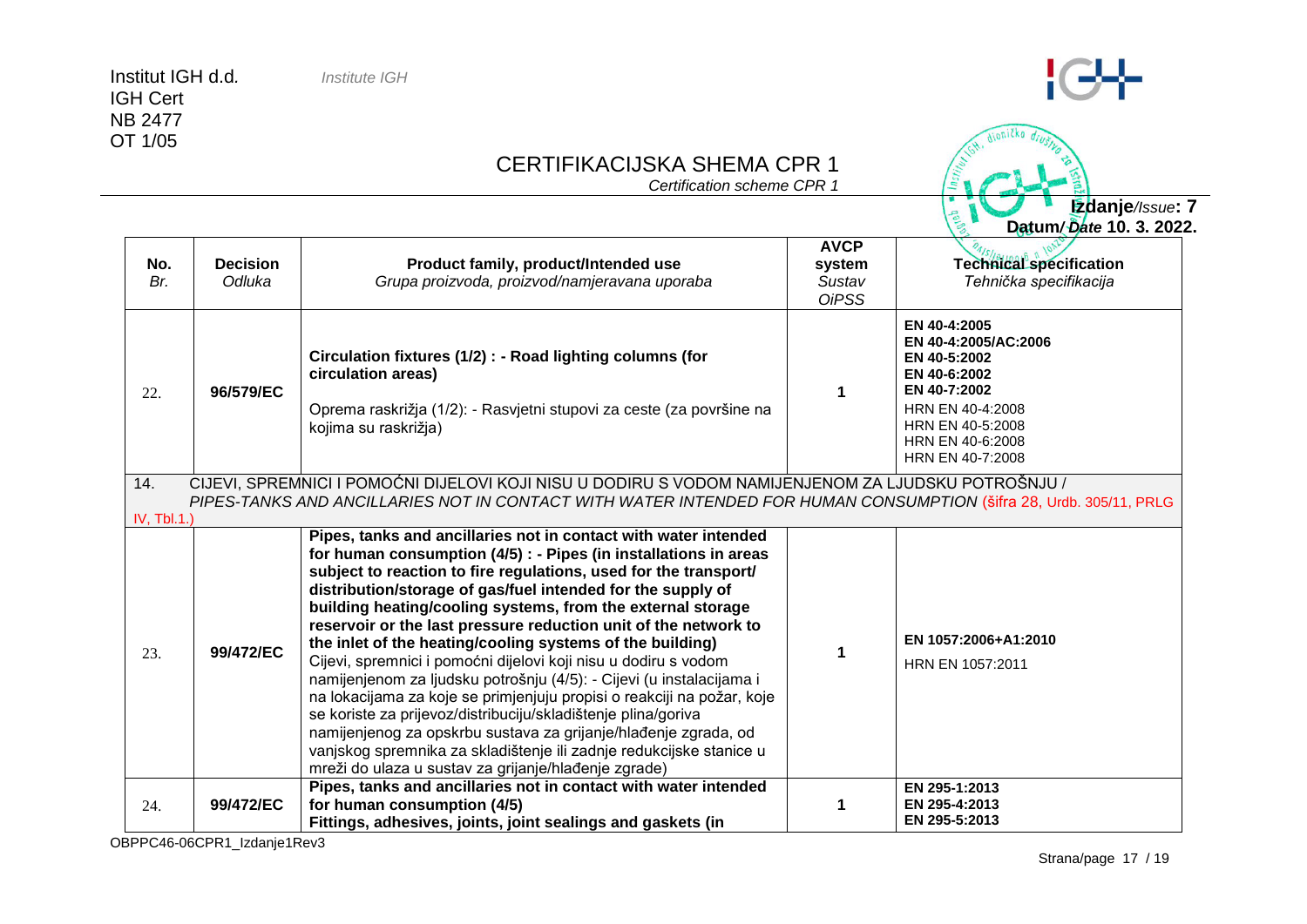#### CERTIFIKACIJSKA SHEMA CPR 1

*Certification scheme CPR 1*

| Datum/Date 10. 3. 2022. |
|-------------------------|
| Edanje/Issue: 7         |
|                         |

dioničko dio

 $ln_{5L}$ 

**COVERED** 

| No.<br>Br. | <b>Decision</b><br>Odluka                                                                                                                                                   | Product family, product/Intended use<br>Grupa proizvoda, proizvod/namjeravana uporaba                                                                                                                                                                                                                                                                                                                                                                                                                                                                                                         | <b>AVCP</b><br>system<br>Sustav<br><b>OiPSS</b> | <b>Technical specification</b><br>Tehnička specifikacija                                                       |  |
|------------|-----------------------------------------------------------------------------------------------------------------------------------------------------------------------------|-----------------------------------------------------------------------------------------------------------------------------------------------------------------------------------------------------------------------------------------------------------------------------------------------------------------------------------------------------------------------------------------------------------------------------------------------------------------------------------------------------------------------------------------------------------------------------------------------|-------------------------------------------------|----------------------------------------------------------------------------------------------------------------|--|
|            |                                                                                                                                                                             | installations in areas subject to reaction to fire regulations,<br>used for the transport/disposal/storage of water not intended<br>for human consumption)<br>Cijevi, spremnici i pomoćni dijelovi koji nisu u dodiru s vodom<br>namijenjenom za ljudsku potrošnju (4/5)<br>Oblikovni komadi, ljepila, spojnice, sredstva za brtvljenje spojnica i<br>brtvila (u instalacijama i na lokacijama za koje se primjenjuju propisi<br>o reakciji na požar, koje se koriste za prijevoz/odlaganje/skladištenje<br>vode koja nije namijenjena za ljudsku potrošnju)                                  |                                                 | EN 295-7:2013<br>HRN EN 295-1:2013<br>HRN EN 295-4:2013<br>HRN EN 295-5:2013<br>HRN EN 295-7:2013              |  |
| 25.        | 99/472/EC                                                                                                                                                                   | Pipes, tanks and ancillaries not in contact with water intended<br>for human consumption (4/5)<br>Pipes (in installations in areas subject to reaction to fire<br>regulations, used for the transport/disposal/storage of water<br>not intended for human consumption)<br>Cijevi, spremnici i pomoćni dijelovi koji nisu u dodiru s vodom<br>namijenjenom za ljudsku potrošnju (4/5)<br>Cijevi (u instalacijama i na lokacijama za koje se primjenjuju propisi<br>o reakciji na požar, koje se koriste za prijevoz/odlaganje/skladištenje<br>vode koja nije namijenjena za ljudsku potrošnju) |                                                 | EN 295-1:2013<br>EN 295-5:2013<br>EN 295-7:2013<br>HRN EN 295-1:2013<br>HRN EN 295-5:2013<br>HRN EN 295-7:2013 |  |
| 15.        | VRATA, PROZORI, ZAKLOPCI, ULAZNA VRATA I SRODNI PROIZVODI /<br>DOORS, WINDOWS, SHUTTERS, GATES AND RELATED BUILDING HARDWARE (šifra 2, Uredba 305/2011, PRILOG IV, Tbl. 1.) |                                                                                                                                                                                                                                                                                                                                                                                                                                                                                                                                                                                               |                                                 |                                                                                                                |  |